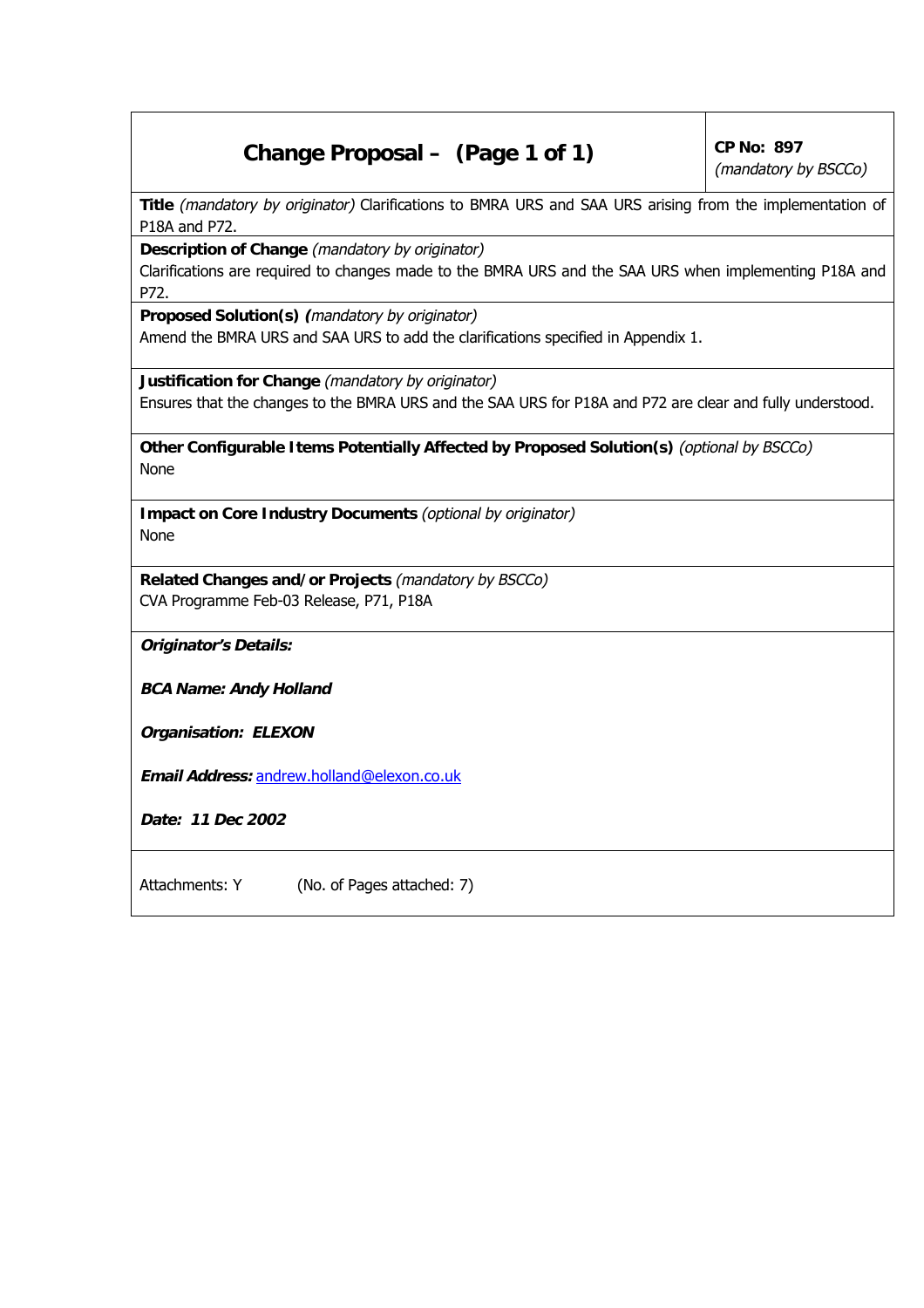## **Appendix 1 – Clarifications to BMRA URS and SAA URS**

Amend the BMRA URS and SAA URS to add the clarifications specified below.

Note that the changes below are described in the February Release URS DCRs already included in the February 03 Release Document Change Records. The text is change marked to highlight the changes. The footnotes are to clarify the reason for the changes, and will not be included in the full documents.

#### **07-21060102 BMRA URS updates for P78 (draft 1\_4) BMRA-F004**

**4:** For each settlement period, all accepted offers and bids for all BM units are listed in order of offer price (PO<sup>n</sup><sub>ii</sub>) and bid price (PB<sup>n</sup><sub>ii</sub>) respectively, as illustrated in the following example:

|                          | Offers                                      |                     |                | <b>Bids</b>                                                                             |       |  |
|--------------------------|---------------------------------------------|---------------------|----------------|-----------------------------------------------------------------------------------------|-------|--|
| <b>BM</b> unit           | $\overline{\text{Vol}(\text{QAPO}^n_{ij})}$ | Price $(PO_{ii}^n)$ | <b>BM</b> unit | $\overline{\mathsf{Vol}\;(\mathsf{QA}\mathsf{PB}^{\mathsf{n}}_{\mathsf{i}\mathsf{j}})}$ | Price |  |
| $(PB^n_{ij})$            |                                             |                     |                |                                                                                         |       |  |
| $\overline{\phantom{a}}$ | 12                                          | 50                  | 6              | 10                                                                                      | 25    |  |
| 2                        | 24                                          | 45                  |                | 15                                                                                      | 8     |  |
| 3                        | 15                                          | 43                  | 8              | 5                                                                                       |       |  |
| 4                        | 50                                          | 40                  | 9              | 5                                                                                       | 4     |  |
| 5                        | 20                                          | 10                  | 10             | 10                                                                                      |       |  |

#### **BMRA-F004**

**5:** Starting from the most expensive bid and least expensive offer, each offer and bid is inspected for arbitrage, i.e. where the bid price exceeds or is equal to the offer price. Any arbitrage volume (whole or part) is removed, with the following changes to the example:

|                | Offers                  |                 |                | <u>Bids</u>     |       |
|----------------|-------------------------|-----------------|----------------|-----------------|-------|
| <b>BM</b> unit | Vol $(QAPO^{n}{}_{ij})$ | Price $(POnii)$ | <b>BM</b> unit | Vol $(QAPBnij)$ | Price |
| $(PB^n_{ij})$  |                         |                 |                |                 |       |
|                | 12                      | 50              |                | 40              | 25    |
| 2              | 24                      | 45              |                | 15              | 8     |
| 3              | 15                      | 43              |                |                 |       |
| 4              | 50                      | 40              | 9              |                 |       |
| 5              | 2010                    | 10              | 10             | 10              |       |
|                |                         |                 |                |                 |       |

If, for a particular price, only a subset of the entire set of Bids (or Offers) can be matched, then every Bid (or Offer) in that price is tagged to the same degree (a fraction equal to amount matched, for that price, over the total volume available, for that price), rather than tagging some of the Bids (or Offers) entirely, and others not at all<sup>1</sup>.

The removal (or not) of arbitrage offer and bid volumes shall be controlled by the Arbitrage Flag, a system parameter.

#### **BMRA-F004a**

## **Functional Requirements**<sup>2</sup> **:**

1: Referencing the remaining offers and bids, and starting from the least expensive bid and most expensive offer, bids and offers are tagged until the Notional Reserve Limit (also known as Balancing Reserve Limit) is reached for either total remaining bid volume or total remaining offer volume.

In the example, the Notional Reserve Limit  $(NRL<sub>i</sub>)$  is set to 21 MWh and has been reached for total remaining bid volume. Bids and offers removed before NRL<sub>i</sub> is reached are referred to as constraint related trade tagged offers and bids.

#### <u>Offers Bids</u>

<sup>1</sup> Clarification (explicitly highlights functionality as introduced into BSC by P72)

<sup>2</sup> Clarifications (NRL here known as Balancing Reserve Limit in the BSC. Replaced "constraint related" with "trade tagged"; Correction missed from P18a updates to trade tagging - OAPO/OAPB not QAO/QAB)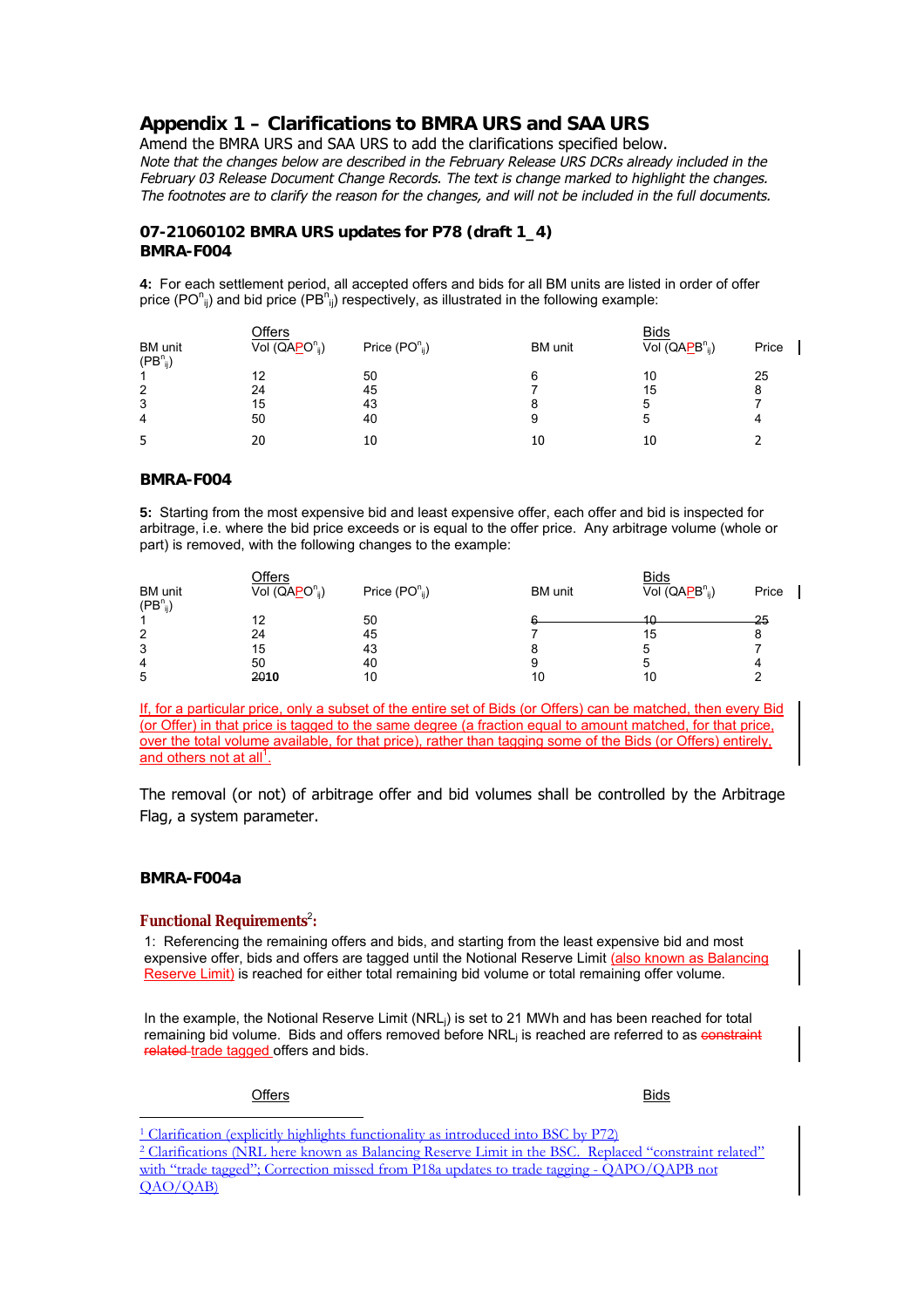| BM unit $Vol(QAPO_{ij}^n)$ |                 | Price(PO <sup>n</sup> <sub>ii</sub> ) | BM unit Vol(QAPB <sup>n</sup> <sub>ii</sub> ) | Price $(PB^n_{ij})$ |  |
|----------------------------|-----------------|---------------------------------------|-----------------------------------------------|---------------------|--|
| 1                          | 12 <sub>2</sub> | 50                                    |                                               |                     |  |
| $\overline{2}$             | 24 22           | 45                                    |                                               | 15                  |  |
| 3                          | 15              | 43                                    |                                               | 5                   |  |
| 4                          | 50              | 40                                    | 9                                             | 51                  |  |
| 5                          | 10              | 10                                    |                                               | 10<br>τU            |  |

The removal (or not) of trade tagged offer and bid volumes shall be controlled by  $NRL<sub>i</sub>$ , a system parameter. NRL<sub>i</sub> may be set to "a very large number" in order to prevent any trade tagged offer or bid volume from being removed.

If, for a particular price, only a subset of the entire set of Bids (or Offers) can be matched, then every Bid (or Offer) in that price is tagged to the same degree (a fraction equal to amount matched, for that price, over the total volume available, for that price), rather than tagging some of the Bids (or Offers) entirely, and others not at  $all<sup>3</sup>$ 

## **BMRA-F004a**

2: The remaining offer and bid volumes in the example are as follows:

| <b>Offers</b>                          |    |                                       |                                  | <b>Bids</b>         |   |
|----------------------------------------|----|---------------------------------------|----------------------------------|---------------------|---|
| BM unit $Vol(QA\underline{PO}^n_{ij})$ |    | Price(PO <sup>n</sup> <sub>ii</sub> ) | BM unit $Vol(QA\angle B^n_{ij})$ | Price $(PB^n_{ii})$ |   |
| $\overline{2}$                         | 22 | 45                                    |                                  | 15                  | 8 |
| -3                                     | 15 | 43                                    | 8                                | 5                   |   |
| $\overline{4}$                         | 50 | 40                                    | 9                                |                     | 4 |
| 5                                      | 10 | 10                                    |                                  |                     |   |

The energy imbalance prices - estimated System Buy Price and estimated System Sell Price are then calculated as the weighted average of the accepted offers and bids, respectively, excluding the final set of tagged offers and bids derived as described above.

#### **BMRA-F004a**

3. The remaining offers and bid volumes shall be used in the calculation of the estimated System Buy Price (SBP<sub>i</sub>) as follows<sup>4</sup>:

In respect of each Settlement Period, if {ΣiΣ<sup>n</sup> {QA<mark>P</mark>O<sup>n</sup>ij \* ETLMij} + BVAj} is not equal to zero then the estimated System Buy Price will be determined as follows:

$$
SBP_j = \{\Sigma_i \Sigma^n \{QA\underline{PO}^n_{ij} * PO^n_{ij} * ETLM_{ij}\} + BCA_j\} / \{\Sigma_i \Sigma^n \{QA\underline{PO}^n_{ij} * ETLM_{ij}\} + BVA_j\} + \{BPA_j\}
$$

where

-

 $\Sigma_i$  represents the sum over all BM Units;

Σ<sup>n</sup> represents the sum over those accepted Offers that are <del>not short Duration</del> Volumes, and not De Minimis Acceptance volumes and not Arbitrage Accepted Offers and not Trade Tagged Offers;

<sup>&</sup>lt;sup>3</sup> Clarification (explicitly highlights functionality as introduced into BSC by P72)  $4$  Clarification to align with P78 NIV (use OAP in place of "not short")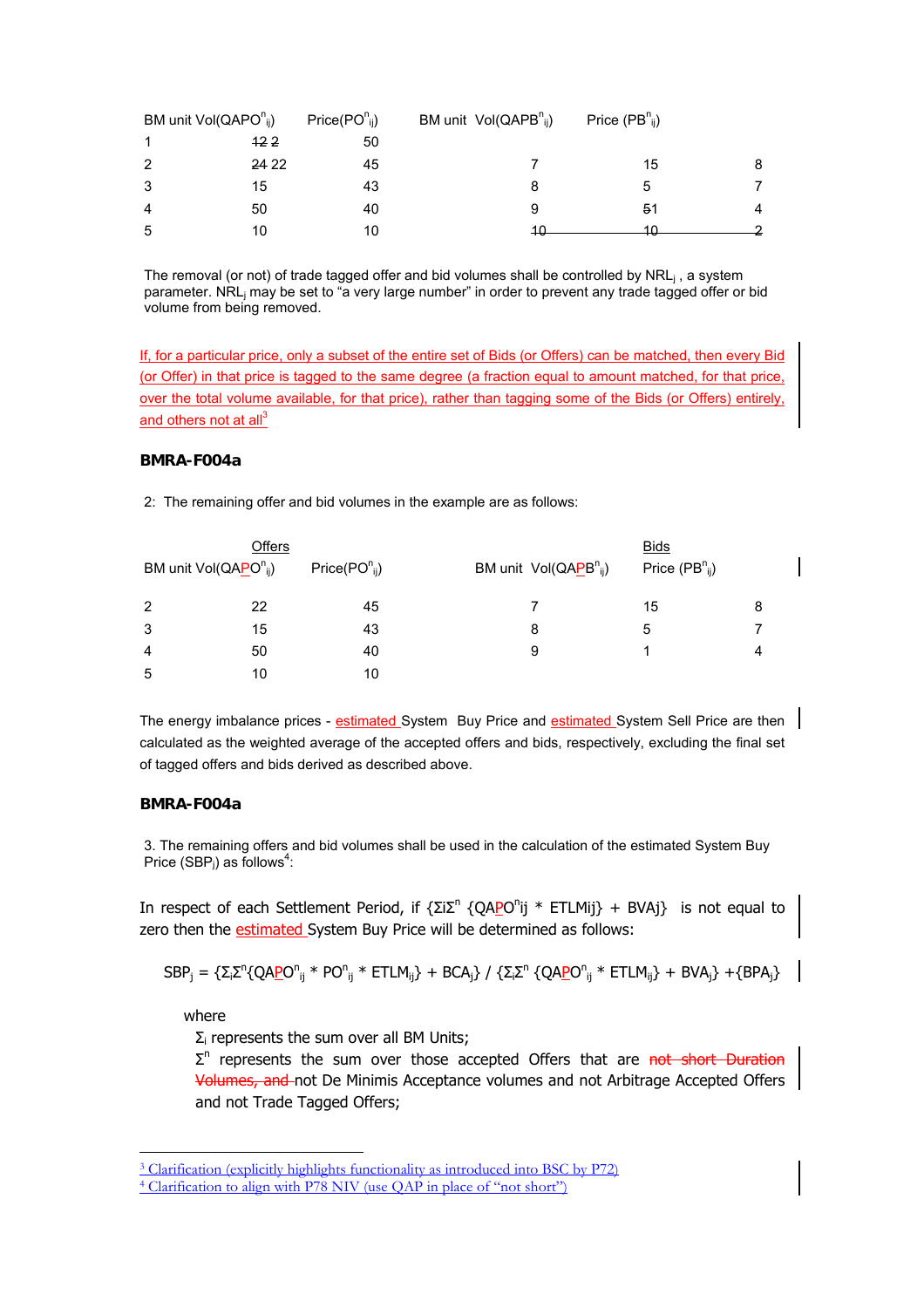PO<sup>n</sup><sub>ij</sub> is the Offer Price for the Offer acceptance n, BM Unit i and Settlement Period j;

BCA<sub>i</sub> is the Buy-Price Cost Adjustment; BVA<sub>i</sub> is the Buy-Price Volume Adjustment; and BPA<sub>i</sub> is the Buy-Price Price Adjustment.

If for any Settlement Period {Σ<sub>i</sub>Σ<sup>n</sup> {QA<u>P</u>O<sup>n</sup><sub>ij</sub>\* ETLM<sub>ij</sub>}+BVA<sub>j</sub>} is equal to zero, then:

- (a) if for that Settlement Period  $\{\Sigma_i \Sigma^n \{QA\underline{P}B^n_{ij} * ETLM_{ij}\} + SVA_j\}$  is equal to zero, the estimated System Buy Price for that Settlement Period will be equal to zero;
- (b) otherwise, the estimated System Buy Price will be determined as the maximum of estimated System Sell Price and:
	- (i) the Offer Price of the cheapest Offer available in that Settlement Period:
		- (1) which has a positive Bid-Offer Pair Number; and
		- (2) which has an Offer Price greater than the Offer Price of any Offer which is an Arbitrage Accepted Offer in respect of that Settlement Period; and
		- (3) for which the value of Bid-Offer Volume ( $qBO<sup>n</sup><sub>ij</sub>(t)$ ) is greater than zero for all spot times t in that Settlement Period;
	- (i) or, if no such Offer exists, zero.

## **BMRA-F004a**

4. The remaining offers and bid volumes shall be used in the calculation of the estimated System Sell Price (SSP<sub>i</sub>) as follows<sup>5</sup>:

In respect of each Settlement Period, if {Σ<sub>i</sub>Σ<sup>n</sup> {QA<mark>P</u>B<sup>n</sup><sub>ij</sub> \* ETLM<sub>ij</sub>}+ SVA<sub>i</sub>} is not equal to zero</mark> then the estimated System Sell Price will be determined as follows:

 $SSP_j = \{\Sigma_i \Sigma^n \{QA\underline{P}B^n_{ij} * PB^n_{ij} * ETLM_{ij}\} + SCA_i\} / \{\Sigma_i \Sigma^n \{QA\underline{P}B^n_{ij} * ETLM_{ij}\} + SVA_i\} + \{SPA_i\}$ 

where

-

Σi represents the sum over all BM Units;

Σ<sup>n</sup> represents the sum over those accepted Bids that are <del>not Short Duration volumes and </del>not De Minimis Acceptance volumes and not Arbitrage Accepted Bids and not Trade Tagged Bids; PB<sup>n</sup><sub>ii</sub> is the Bid Price for the Bid acceptance n, BM Unit I and Settlement Period j: SCAj is the Sell-Price Cost Adjustment: SVAj is the Sell-Price Volume Adjustment; and SPAj is the Sell-Price Price Adjustment

If for any Settlement Period  $\{\Sigma_i \Sigma^n \{QAPB^n_{ij} * ETLM_{ij}\} + SVA_j\}$  is equal to zero, then:

- (a) if for that Settlement Period  $\{\Sigma_i \Sigma^{n} \{QAPO^{n}_{ij} * ETLM_{ij}\} + BVA_j\}$  is equal to zero, the estimated System Sell Price for that Settlement Period will be equal to zero;
- (b) otherwise, the estimated System Sell Price will be determined as the minimum of estimated System Buy Price and:
	- (i) the Bid Price of the most expensive Bid available in that Settlement Period: (1) which has a negative Bid-Offer Pair Number; and

<sup>&</sup>lt;sup>5</sup> Clarification to align with P78 NIV (use OAP in place of "not short")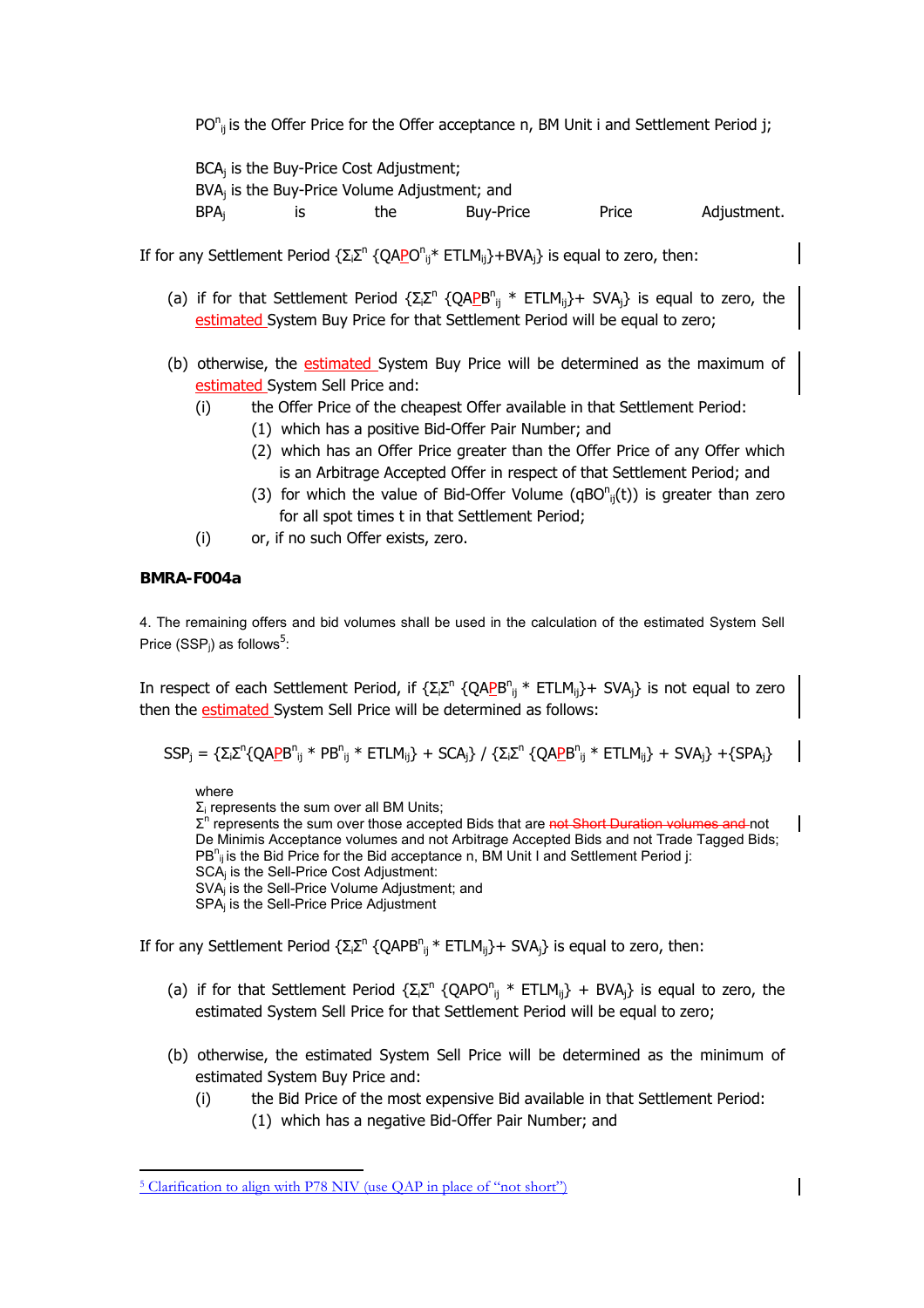- (2) which has a Bid Price less than the Bid Price of any Bid which is an Arbitrage Accepted Bid in respect of that Settlement Period; and
- (3) for which the value of Bid-Offer Volume ( $qBO<sup>n</sup>_{ij}(t)$ ) is less than zero for all spot times t in that Settlement Period;
- (i) or, if no such Bid exists, zero.

## **SAA-F009**

-

Functional Requirements<sup>6</sup>:

4: For each settlement period, all accepted offers and bids for all BM units are listed in order of offer price  $(PO_{ij}^n)$  and bid price  $(PB_{ij}^n)$  respectively, as illustrated in the following example:

|                                                                                 | Offers |    |                                        | <b>Bids</b>                           |    |
|---------------------------------------------------------------------------------|--------|----|----------------------------------------|---------------------------------------|----|
| BM unit $Vol(QA\underline{PO}_{ij}^n)$<br>Price(PO <sup>n</sup> <sub>ii</sub> ) |        |    | BM unit $Vol(QA\underline{PB}^n_{ij})$ | Price(PB <sup>n</sup> <sub>ij</sub> ) |    |
| 1                                                                               | 12     | 50 | 6                                      | 10                                    | 25 |
| 2                                                                               | 24     | 45 |                                        | 15                                    | 8  |
| 3                                                                               | 15     | 43 | 8                                      |                                       |    |
| $\overline{4}$                                                                  | 50     | 40 | 9                                      |                                       |    |
| 5                                                                               | 20     | 10 | 10                                     | 10                                    |    |

## **07-21060502 SAA URS updates for P78 (draft 1\_4) SAA-F009**

5: Starting from the most expensive bid and least expensive offer, each offer and bid is inspected for arbitrage, i.e. where the bid price exceeds or is equal to the offer price. Any arbitrage volume (whole or part) is removed, with the following changes to the example:

| Offers                                 |      |                                       |  |                                        | <b>Bids</b>         |   |
|----------------------------------------|------|---------------------------------------|--|----------------------------------------|---------------------|---|
| BM unit $Vol(QA\underline{PO}_{ij}^n)$ |      | Price(PO <sup>n</sup> <sub>ii</sub> ) |  | BM unit $Vol(QA\underline{PB}^n_{ij})$ | Price $(PB_{ii}^n)$ |   |
| 1                                      | 12   | 50                                    |  | u                                      | 10                  |   |
| $\overline{2}$                         | 24   | 45                                    |  |                                        |                     | 8 |
| 3                                      | 15   | 43                                    |  | 8                                      |                     |   |
| $\overline{4}$                         | 50   | 40                                    |  | g                                      |                     |   |
| 5                                      | 2010 | 10                                    |  |                                        | 10                  |   |

<sup>6</sup> Clarifications (NRL here known as Balancing Reserve Limit in the BSC. Correction missed from P18a updates to arbitrage - QAPO/QAPB not QAO/QAB)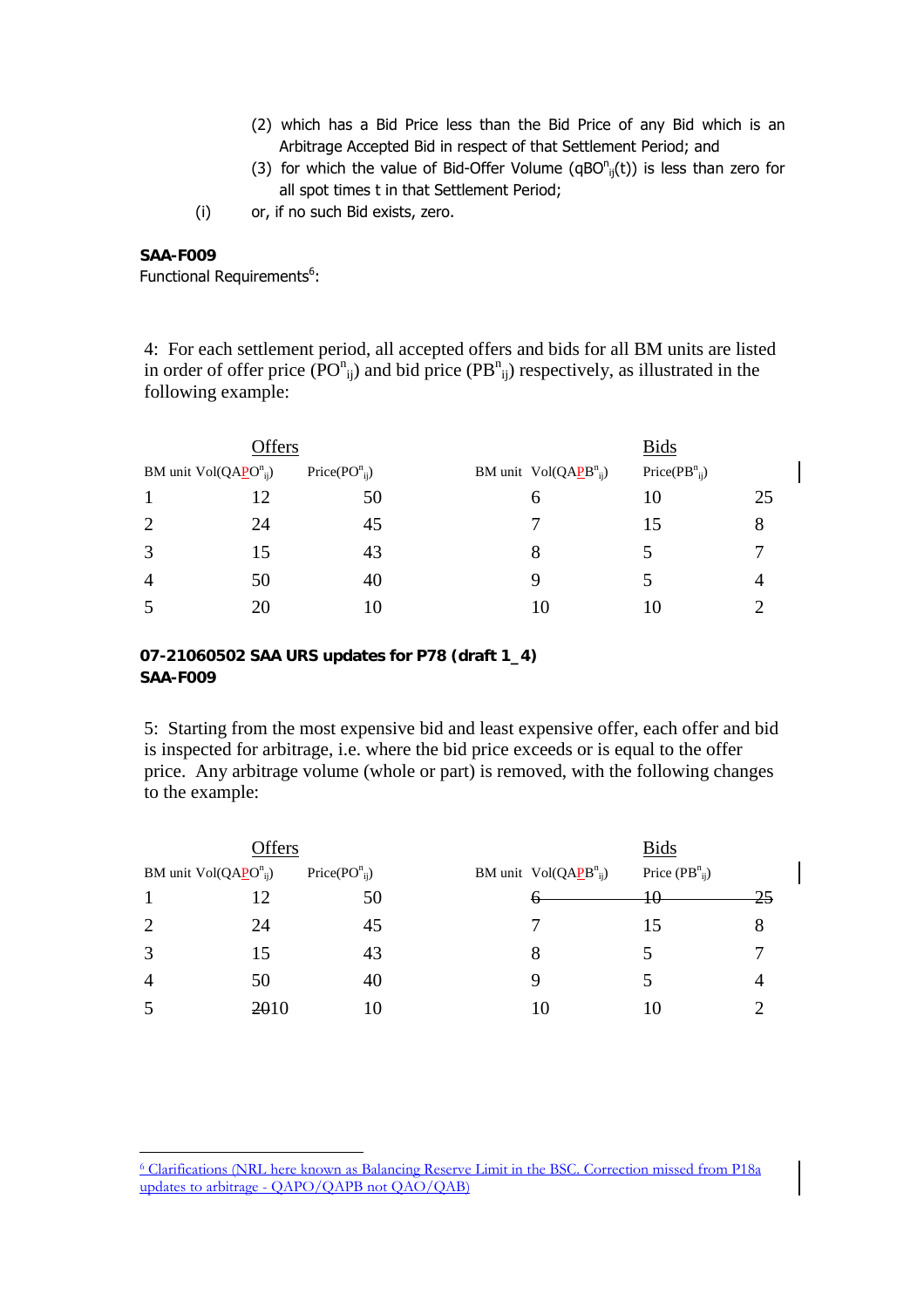If, for a particular price, only a subset of the entire set of Bids (or Offers) can be matched, then every Bid (or Offer) in that price is tagged to the same degree (a fraction equal to amount matched, for that price, over the total volume available, for that price), rather than tagging some of the Bids (or Offers) entirely, and others not at  $all^7$ .

The removal (or not) of arbitrage offer and bid volumes shall be controlled by the Arbitrage Flag, a system parameter.

## **SAA-F009a**

Functional Requirements<sup>8</sup>:

1: Referencing the remaining offers and bids, and starting from the least expensive bid and most expensive offer, bids and offers are tagged until the Notional Reserve Limit (also known as Balancing Reserve Limit) is reached for either total remaining bid volume or total remaining offer volume.

In the example, the Notional Reserve Limit (NRLj) is set to 21 MWh and has been reached for total remaining bid volume. Bids and offers removed before NRL<sub>i</sub> is reached are referred to as trade tagged offers and bids.

| Offers                                                                          |       |    |                                        | <b>Bids</b>         |   |
|---------------------------------------------------------------------------------|-------|----|----------------------------------------|---------------------|---|
| BM unit $Vol(QA\underline{PO}^n_{ij})$<br>Price(PO <sup>n</sup> <sub>ij</sub> ) |       |    | BM unit $Vol(QA\underline{PB}^n_{ij})$ | Price $(PB^n_{ii})$ |   |
| $\mathbf{1}$                                                                    | 122   | 50 |                                        |                     |   |
| $\overline{2}$                                                                  | 24 22 | 45 |                                        | 15                  | 8 |
| 3                                                                               | 15    | 43 |                                        |                     |   |
| $\overline{4}$                                                                  | 50    | 40 | 9                                      | 51                  | 4 |
| 5                                                                               |       | 10 | ŦΩ                                     | 10                  |   |

The removal (or not) of trade tagged offer and bid volumes shall be controlled by  $NRL_i$ , a system parameter.  $NRL_i$  may be set to "a very large number" in order to prevent any trade tagged offer or bid volume from being removed.

If, for a particular price, only a subset of the entire set of Bids (or Offers) can be matched, then every Bid (or Offer) in that price is tagged to the same degree (a fraction equal to amount matched, for that price, over the total volume available, for that price), rather than tagging some of the Bids (or Offers) entirely, and others not at  $\overline{\text{all}^9}$ .

<sup>-</sup>7 Clarification (explicitly highlights functionality as introduced into BSC by P72)

<sup>&</sup>lt;sup>8</sup> Clarifications (NRL here known as Balancing Reserve Limit in the BSC. Replaced "constraint related" with "trade tagged"; Correction missed from P18a updates to trade tagging - OAPO/OAPB not QAO/QAB)

<sup>9</sup> Clarification (explicitly highlights functionality as introduced into BSC by P72)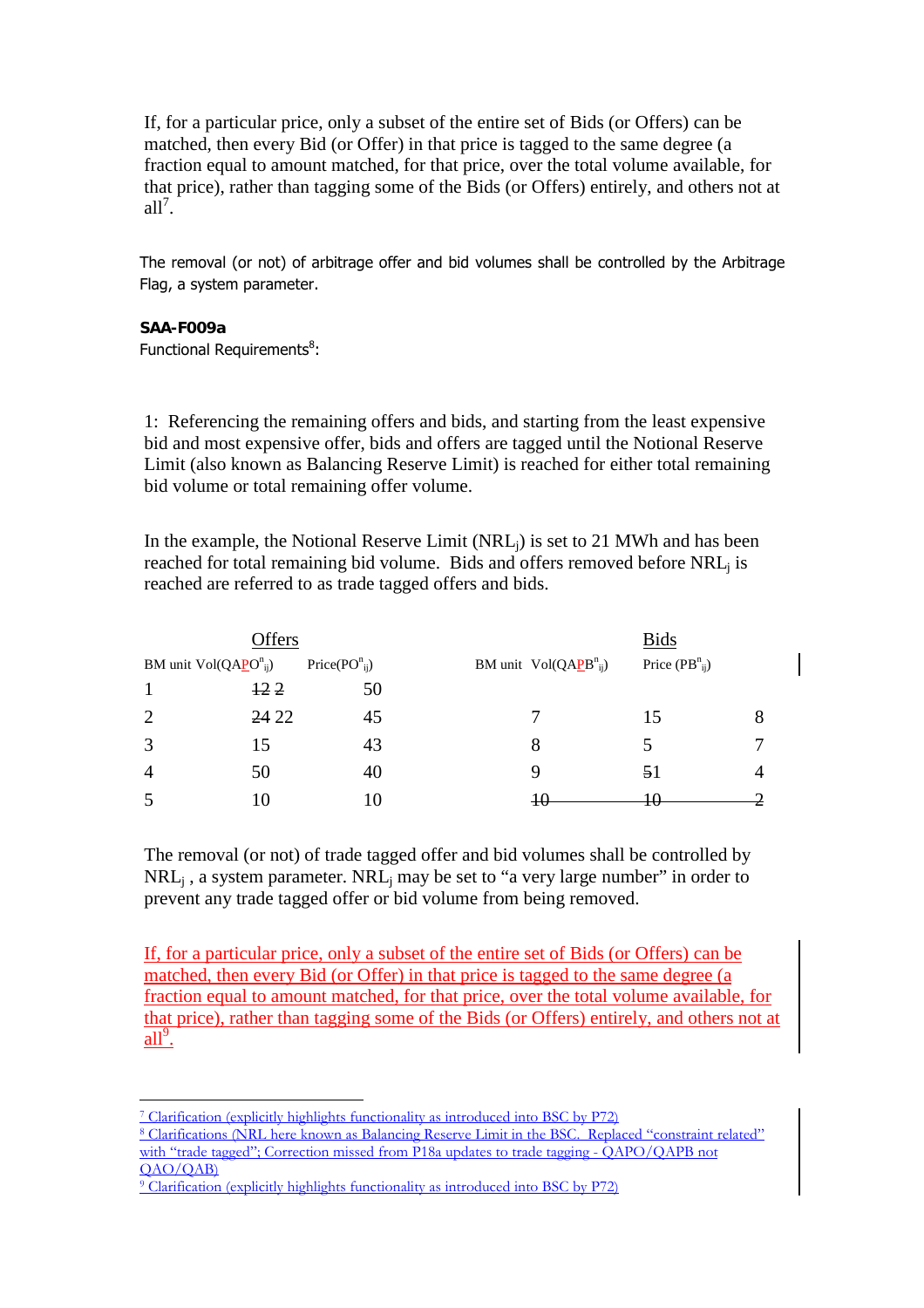## **SAA-F009a**

2: The remaining offer and bid volumes in the example are as follows:

| Offers                                 |    |                                       |                                        | <b>Bids</b>         |   |
|----------------------------------------|----|---------------------------------------|----------------------------------------|---------------------|---|
| BM unit $Vol(QA\underline{PO}_{ij}^n)$ |    | Price(PO <sup>n</sup> <sub>ii</sub> ) | BM unit $Vol(QA\underline{PB}^n_{ij})$ | Price $(PB^n_{ij})$ |   |
| $\overline{2}$                         | 22 | 45                                    |                                        | 15                  | 8 |
| 3                                      |    | 43                                    | 8                                      |                     |   |
| $\overline{4}$                         | 50 | 40                                    | 9                                      |                     |   |
| 5                                      |    | 10                                    |                                        |                     |   |

The energy imbalance prices - System Buy Price and System Sell Price are then calculated as the weighted average of the accepted offers and bids, respectively, excluding the final set of tagged offers and bids derived as described above.

## **SAA-F009a**

3. The remaining offers and bid volumes shall be used in the calculation of the System Buy Price  $(SBP_i)$  as follows<sup>10</sup>:

In respect of each Settlement Period, if {ΣiΣ<sup>n</sup> {QA<u>P</u>O<sup>n</sup>ij \* TLMij} + BVAj} is not equal to zero then the System Buy Price will be determined as follows:

 $SBP_j = \{\Sigma_i \Sigma^n \{QA\underline{PO}^n_{ij} * PO^n_{ij} * TLM_{ij}\} + BCA_j\} / \{\Sigma_i \Sigma^n \{QA\underline{PO}^n_{ij} * TLM_{ij}\} + BVA_j\} + \{BPA_j\}$ 

where

-

 $\Sigma_i$  represents the sum over all BM Units;

 $\Sigma$ <sup>n</sup> represents the sum over those accepted Offers that are not De Minimis Acceptance volumes and not Arbitrage Accepted Offers and not Trade Tagged Offers; PO<sup>n</sup><sub>ij</sub> is the Offer Price for the Offer acceptance n, BM Unit i and Settlement Period j;

BCA<sub>i</sub> is the Buy-Price Cost Adjustment; BVAj is the Buy-Price Volume Adjustment; and BPA<sub>i</sub> is the Buy-Price Price Adjustment.

If for any Settlement Period {Σ<sub>i</sub>Σ<sup>n</sup> {QA<u>P</u>PO<sup>n</sup><sub>ij</sub>\* TLM<sub>ij</sub>}+BVA<sub>j</sub>} is equal to zero, then:

- (c) if for that Settlement Period  $\{\Sigma_i \Sigma^n \{QA^P P B^n_{ij} * TLM_{ij}\} + SVA_j\}$  is equal to zero, the System Buy Price for that Settlement Period will be equal to zero;
- (d) otherwise, the System Buy Price will be determined as the maximum of System Sell Price and:

(ii) the Offer Price of the cheapest Offer available in that Settlement Period:

(4) which has a positive Bid-Offer Pair Number; and

 $10$  Clarification to align with P78 NIV (use OAP in place of "not short")